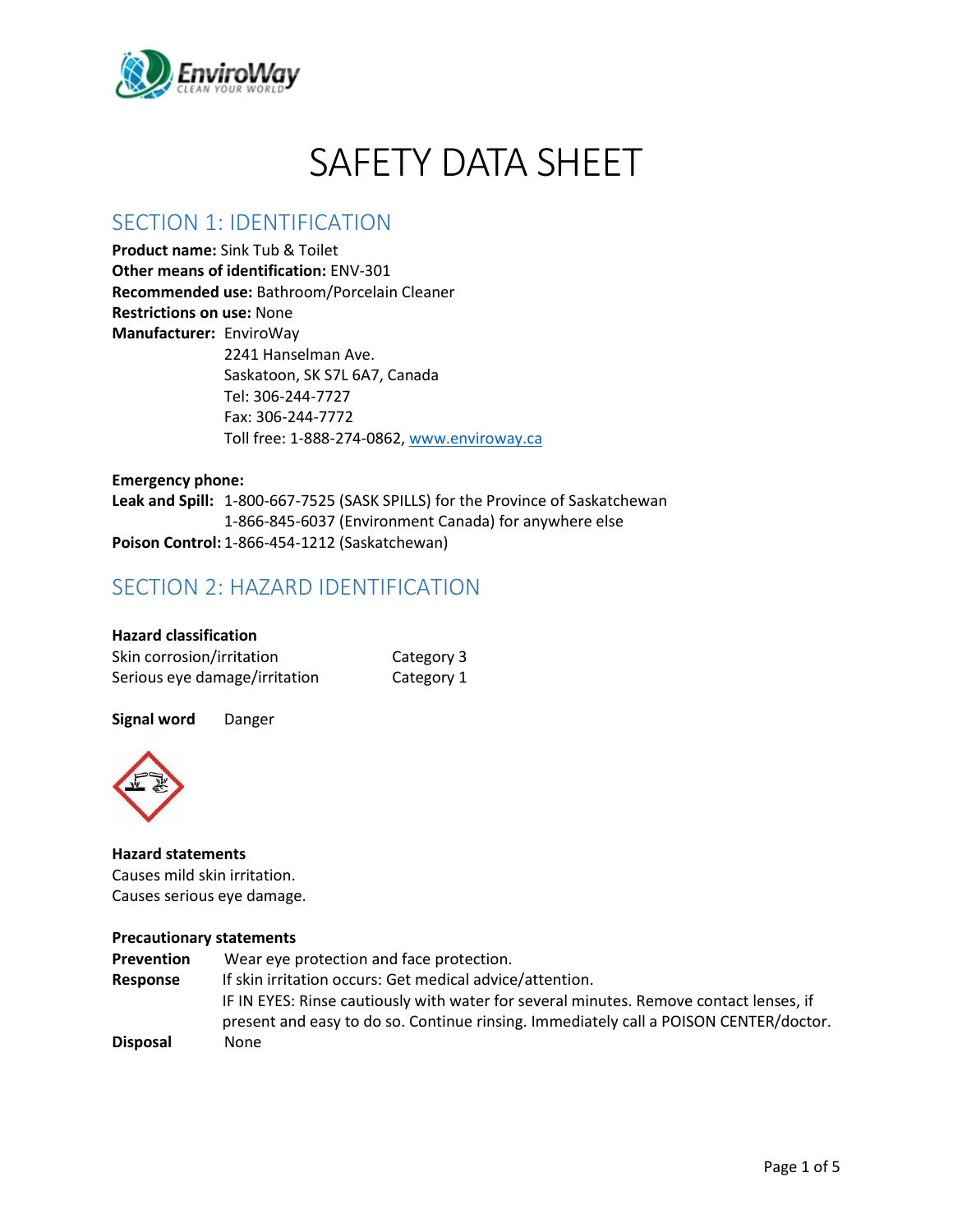

# SECTION 3: COMPOSITION/INFORMATION ON INGREDIENTS

#### **Substance/Mixture:** Mixture

The following ingredients have hazardous properties:

| <b>Chemical Name</b>            | CAS#            | % by weight |
|---------------------------------|-----------------|-------------|
| Lauryl alcohol ethylene oxide   | $9002 - 92 - 0$ | 20-30       |
| Sodium, C10-16 benzenesulfonate | 68081-81-2      | $1 - 5$     |
| Urea, monohydrochloride         | 506-89-8        | $1 - 5$     |
| Sodium xylene sulfonate         | 1300-72-7       | $1 - 5$     |

Ingredients not shown are either not hazardous or present below cut-off values. Ranges shown are due to batch-to-batch variation.

### SECTION 4: FIRST AID MEASURES

**IF SWALLOWED:** Rinse Mouth. Call a POISON CENTRE/doctor if you feel unwell. **IF ON SKIN:** Wash with plenty of water. If skin irritation or rash occurs, seek medical attention. **IF IN EYES:** Rinse cautiously with water for several minutes. Remove contact lenses, if present and easy to do so. Continue rinsing. Seek immediate medical attention.

**IF INHALED:** Remove to fresh air. Treat symptomatically. Get medical attention if symptoms occur.

Most important symptoms/effects/effects acute and delayed: See Section 11 for more detailed information on health effects and symptoms. Immediate medical attention and special treatment needed: Not available

# SECTION 5: FIRE FIGHTING MEASURES

**Flammable:** No

**Suitable extinguishing media:** Use water spray, alcohol-resistant foam, dry chemical or carbon dioxide. **Unsuitable extinguishing media:** None

**Flashpoint:** Not available

**Special Fire Fighting Procedures:** Use water spray to keep containers cool. Fire fighters should wear selfcontained breathing apparatus and full protective clothing. **Hazardous Combustion Products:** Carbon monoxide

### SECTION 6: ACCIDENTAL RELEASE MEASURES

**Leak and Spill Procedures:** Flush liquid to sewer with plenty of water if the spill is small. Large spills should be contained by diking with soil or other non-combustible absorbent material and then put into dot approved containers. A full face-pipe air purifying respirator equipped for organic vapours may be satisfactory in case of small spills.

### SECTION 7: HANDLING AND STORAGE

**Handling Procedures and Equipment:** Keep containers tightly closed when not in use. Do not pressure empty containers. Wash thoroughly after handling.

**Storage Requirements:** Store in a cool, dry, well-ventilated place away from incompatible materials such as strong oxidizers. Do not allow to freeze. Store away from direct sunlight and heat.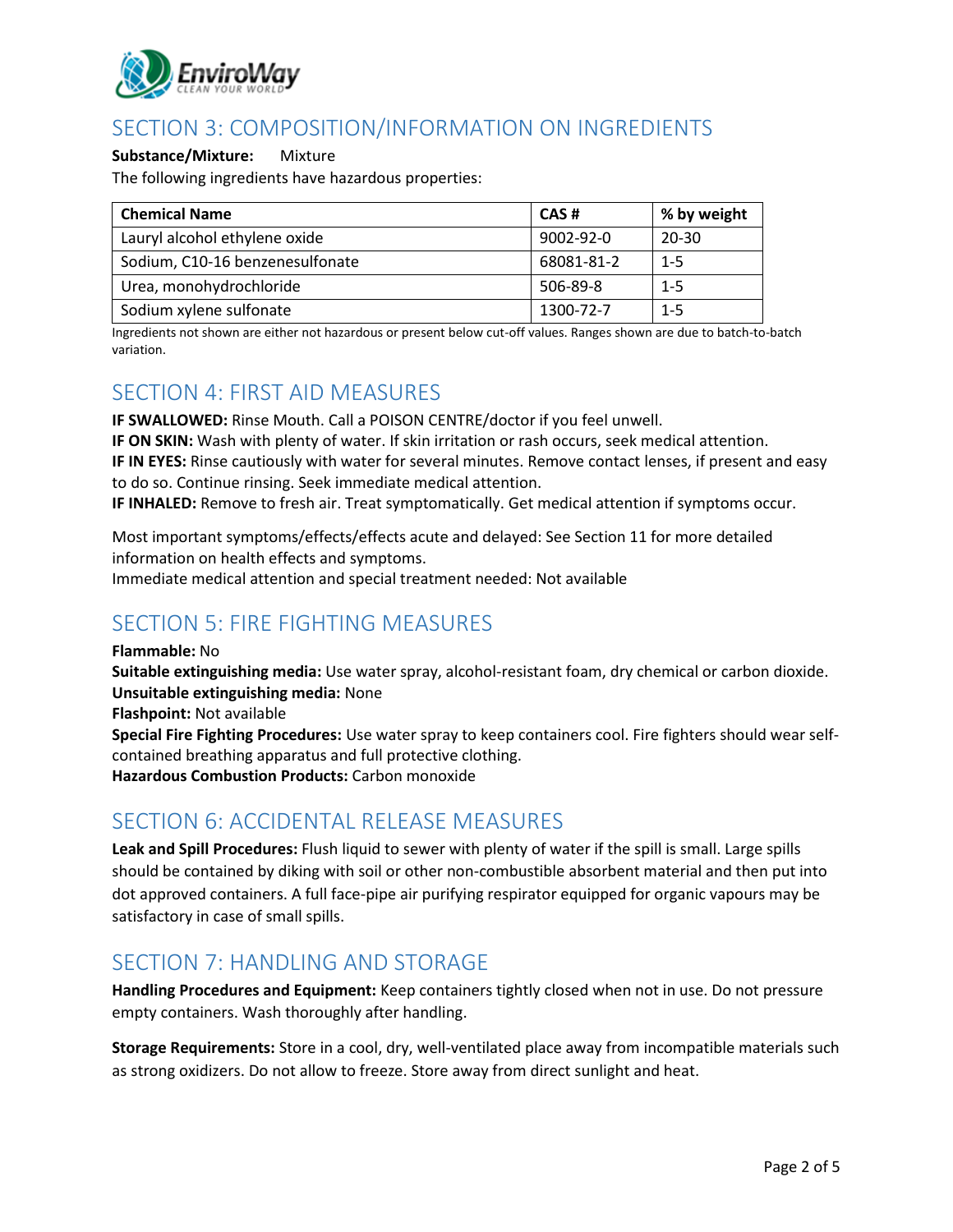

# SECTION 8: EXPOSURE CONTROLS/PERSONAL PROTECTION

| Ingredient                     | Exposure limit - | <b>Exposure limit</b> | <b>Exposure limit -</b> |
|--------------------------------|------------------|-----------------------|-------------------------|
|                                | <b>ACGIH</b>     | $-$ OSHA              | <b>IDLH</b>             |
| Lauryl alcohol ethylene oxide  | Not available    | Not available         | Not available           |
| sodium c10-16 benzenesulfonate | Not available    | Not available         | Not available           |
| Urea, Monohydrochloride        | Not available    | Not available         | Not available           |
| Sodium xylene sulfonate        | Not available    | Not available         | Not available           |

**Gloves:** Wear protective gloves

**Respirator:** Not required for regular use

**Eye:** Where there is potential for eye contact, wear chemical goggles and have eye-flushing equipment immediately available.

**Engineering measures:** Effective exhaust ventilation system. Maintain air concentrations below occupational exposure standards.

**Footwear:** Not required for regular use

**Clothing:** Wear protective clothing

# SECTION 9: PHYSICAL AND CHEMICAL PROPERTIES

**Appearance:** Pink liquid **Odour:** Mild floral scent **Odour Threshold (ppm):** Information not available **pH:** 2.1 **Melting point/Freezing Point:** Information not available **Initial Boiling Point/Range:** Information not available **Flash point:** Information not available **Evaporation Rate:** Information not available **Flammability:** Not flammable **Upper/lower flammability/explosive limit:** Information not available **Vapour Pressure (mmHg):** Information not available **Vapour Density (air = 1):** Information not available **Relative density:** Information not available **Solubility in Water:** Miscible **Partition coefficient:** Information not available **Auto-ignition temperature:** Information not available **Decomposition temperature:** Information not available **Viscosity:** Information not available

# SECTION 10: STABILITY AND REACTIVITY

**Reactivity:** Not reactive

**Chemical Stability:** Stable

#### **Incompatibility with Other Substances:** Yes

**Reactivity:** Non-flammable but will burn on prolonged exposure to flame or high temperature. Flammable hydrogen gas may be produced on prolonged contact with metals such as aluminum, tin, lead and zinc. The product may react with alkalis.

**Materials to Avoid:** Avoid strong alkalis and strong oxidizers. Avoid prolonged contact with metals. **Conditions to avoid:** None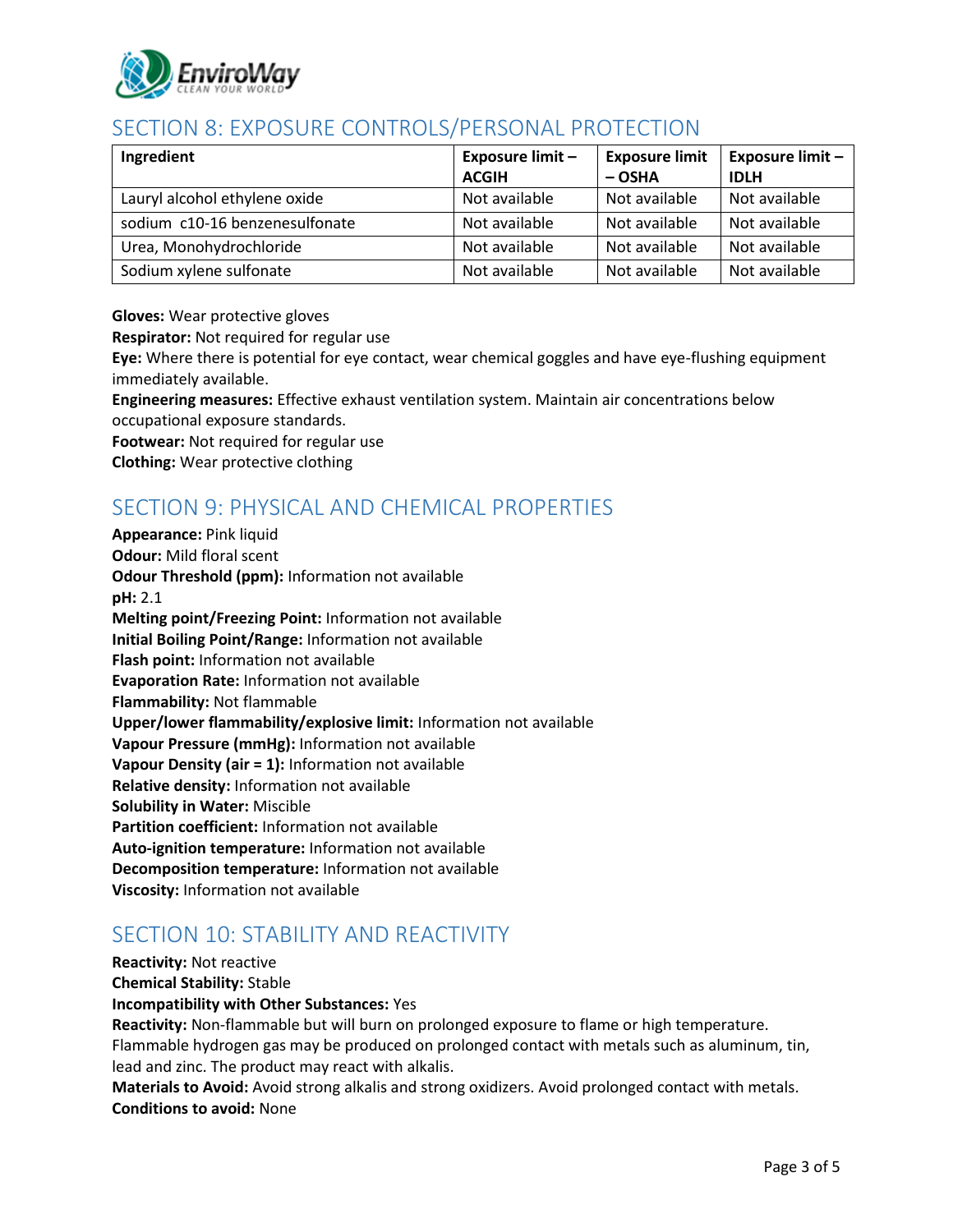

**Hazardous Decomposition Products:** May release carbon monoxide, carbon dioxide.

# SECTION 11: TOXICOLOGICAL INFORMATION

| Ingredient                     | LD50 oral       | LD50 dermal   | <b>LC50</b> inhalation |
|--------------------------------|-----------------|---------------|------------------------|
|                                | $(mg/kg)$ (rat) | (mg/kg)       | (mg/L)                 |
| Lauryl alcohol ethylene oxide  | 4150            | 72000         | 8600                   |
| sodium c10-16 benzenesulfonate | 1080            | >2000         | Not available          |
| Urea, Monohydrochloride        | 1121            | Not available | Not available          |
| Sodium xylene sulfonate        | 7200            | 2000          | Not available          |

#### **EFFECTS OF ACUTE EXPOSURE:**

**Ingestion:** May be harmful if swallowed. **Skin Contact:** Causes skin irritation. May cause an allergic skin reaction. **Eye Contact:** Causes serious eye damage. **Inhalation:** Generation of mists may cause irritation of respiratory tract.

**Germ cell mutagenicity:** Not applicable **Carcinogenicity:** Not applicable **Reproductive toxicity:** Not applicable **STOT single exposure:** Not applicable **STOT repeated exposure:** Not applicable **Aspiration hazard:** Not applicable

**Routes of exposure:** Ingestion, inhalation, skin/eye exposure

#### **EFFECTS OF CHRONIC EXPOSURE:**

**Skin Contact:** Not known. **Eye Contact:** Not known. **Ingestion:** Not known

#### **Numerical measures of toxicity:**

**Oral**: LD50 12,784 mg/kg **Dermal**: LD50 185,625 mg/kg **Inhalation**: LC50 508 mg/L

### SECTION 12: ECOLOGICAL INFORMATION

| Ingredient                     | Fish                    | <b>Crustaceans</b>      | Algae                 |
|--------------------------------|-------------------------|-------------------------|-----------------------|
| Lauryl alcohol ethylene oxide  | $LC_{50}$ (96h): 1400   | $LC_{50}$ (48h): 6460   | Not available         |
|                                | mg/L                    | mg/L                    |                       |
| sodium c10-16 benzenesulfonate | $LC_{50}$ (96h): 3 mg/L | $EC_{50}$ (48h): 1.62 - | $EC_{50}$ (72h): 29   |
|                                |                         | $9.3 \text{ mg/L}$      | mg/L                  |
| Urea, Monohydrochloride        | Not available           | Not available           | Not available         |
|                                | $LC_{50}$ (96h): >1000  | $EC_{50}$ (48h): >40.3  | $EC_{50}$ (96h): >230 |
| Sodium Xylene Sulfonate        | mg/L                    | mg/L                    | mg/L                  |